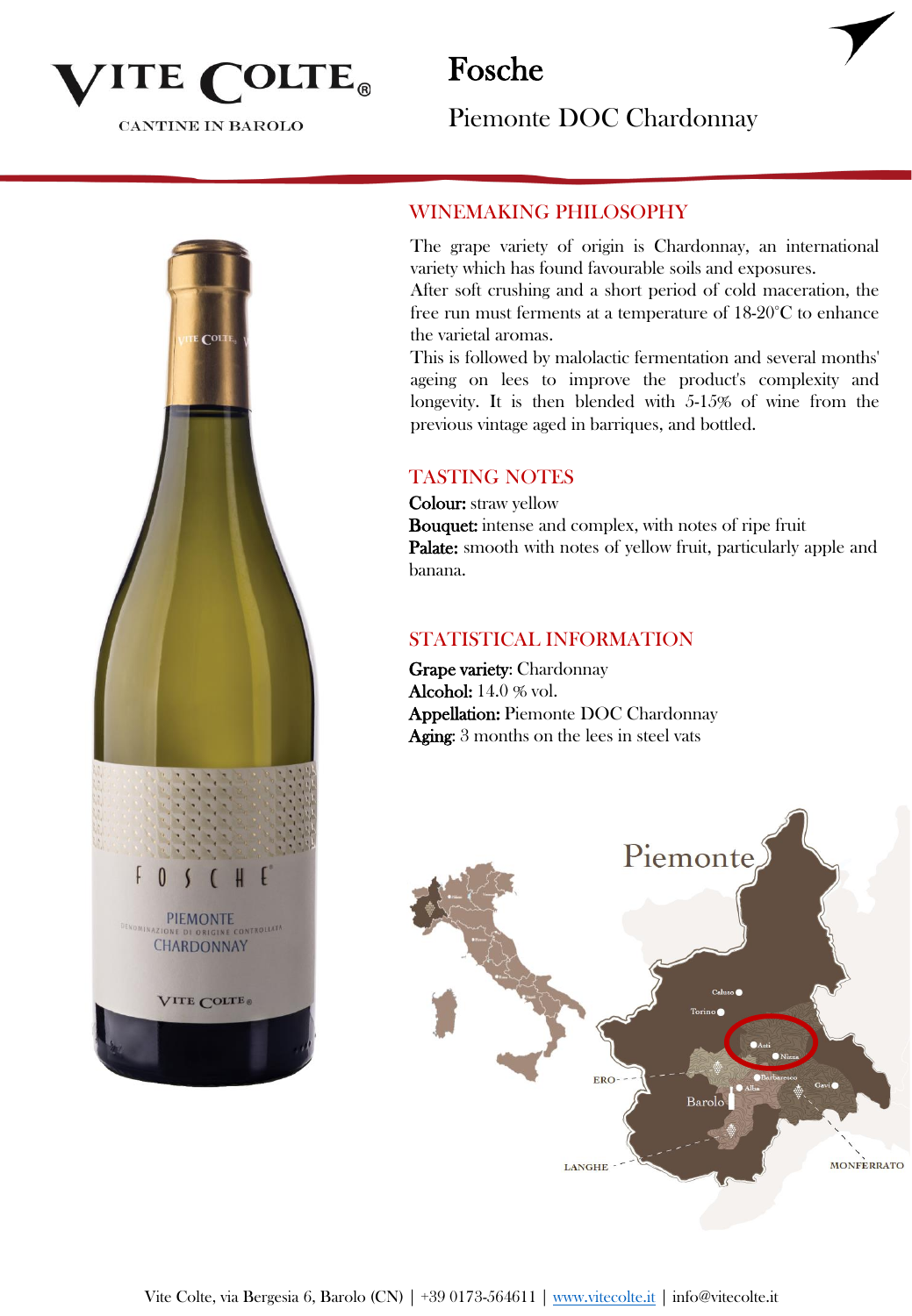

CANTINE IN BAROLO

Fosche 2020

Piemonte Chardonnay DOC



# **JAMESSUCKLING.COMT**

### 91 (05/2021)

Apple pie with a light sprinkle of powdered cinnamon on top. Tasty, medium palate with persistent fruit and spice. Delicious. Drink now.